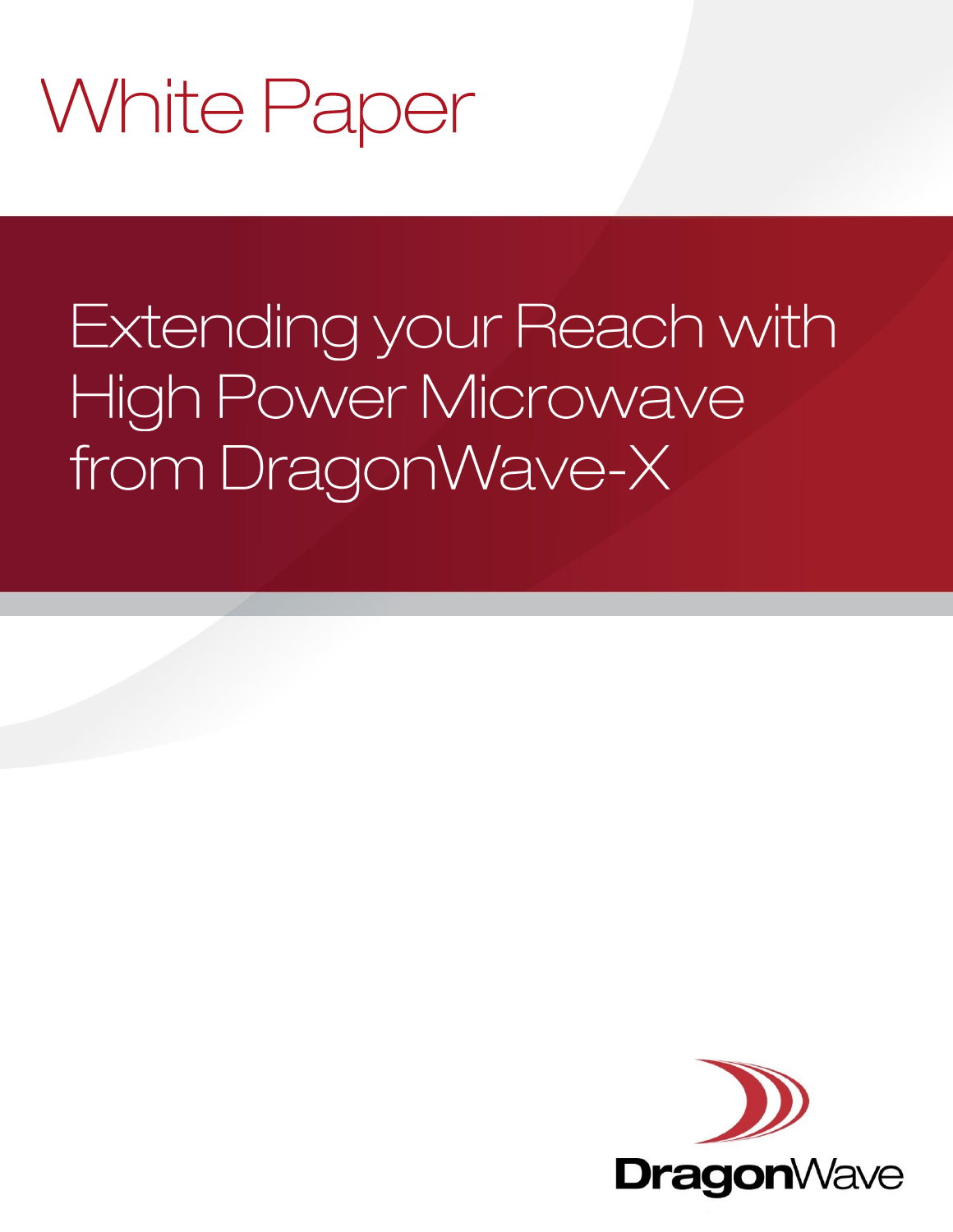

## **NOTICE**

This document contains DragonWave-X proprietary information. Use, disclosure, copying or distribution of any part of the information contained herein, beyond that for which it was originally furnished, requires the written permission of DragonWave-X.

The information in this document is subject to change without notice and relates only to the product defined in the introduction of this document. DragonWave-X intends that information contained herein is, to the best of its knowledge, correct and accurate. However, any/all liabilities associated with the use or accuracy of the information contained herein must be defined in a separate agreement between DragonWave-X and the customer/user.

DragonWave®, Horizon® and Avenue® are registered trademarks of DragonWave-X. © 2018 DragonWave-X All rights reserved.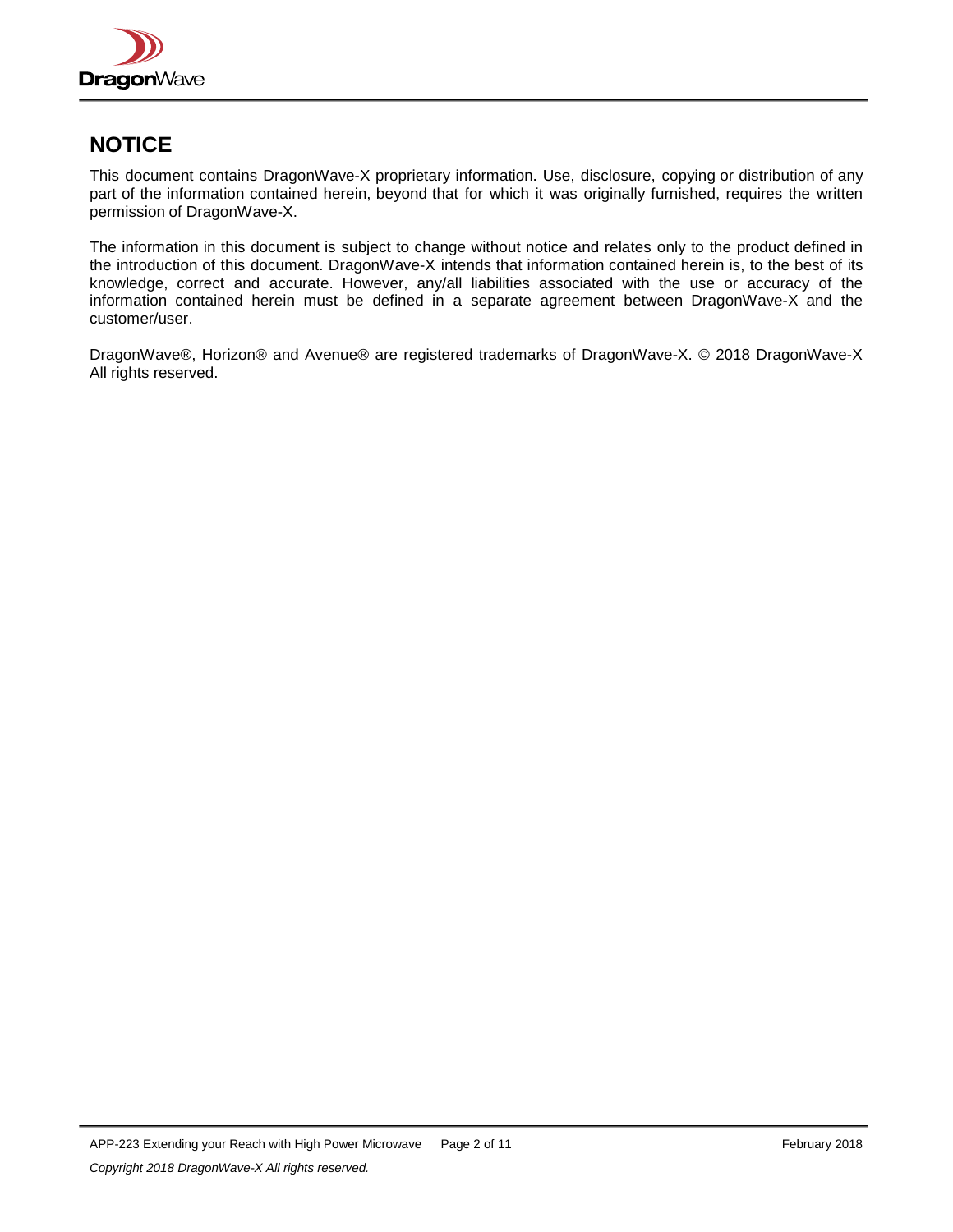

## **TABLE OF CONTENTS**

| THERE'S MORE! THE OTHER BENEFITS OF USING HARMONY ENHANCED <sup>MC</sup> 8 |  |
|----------------------------------------------------------------------------|--|
|                                                                            |  |
|                                                                            |  |
|                                                                            |  |
|                                                                            |  |
|                                                                            |  |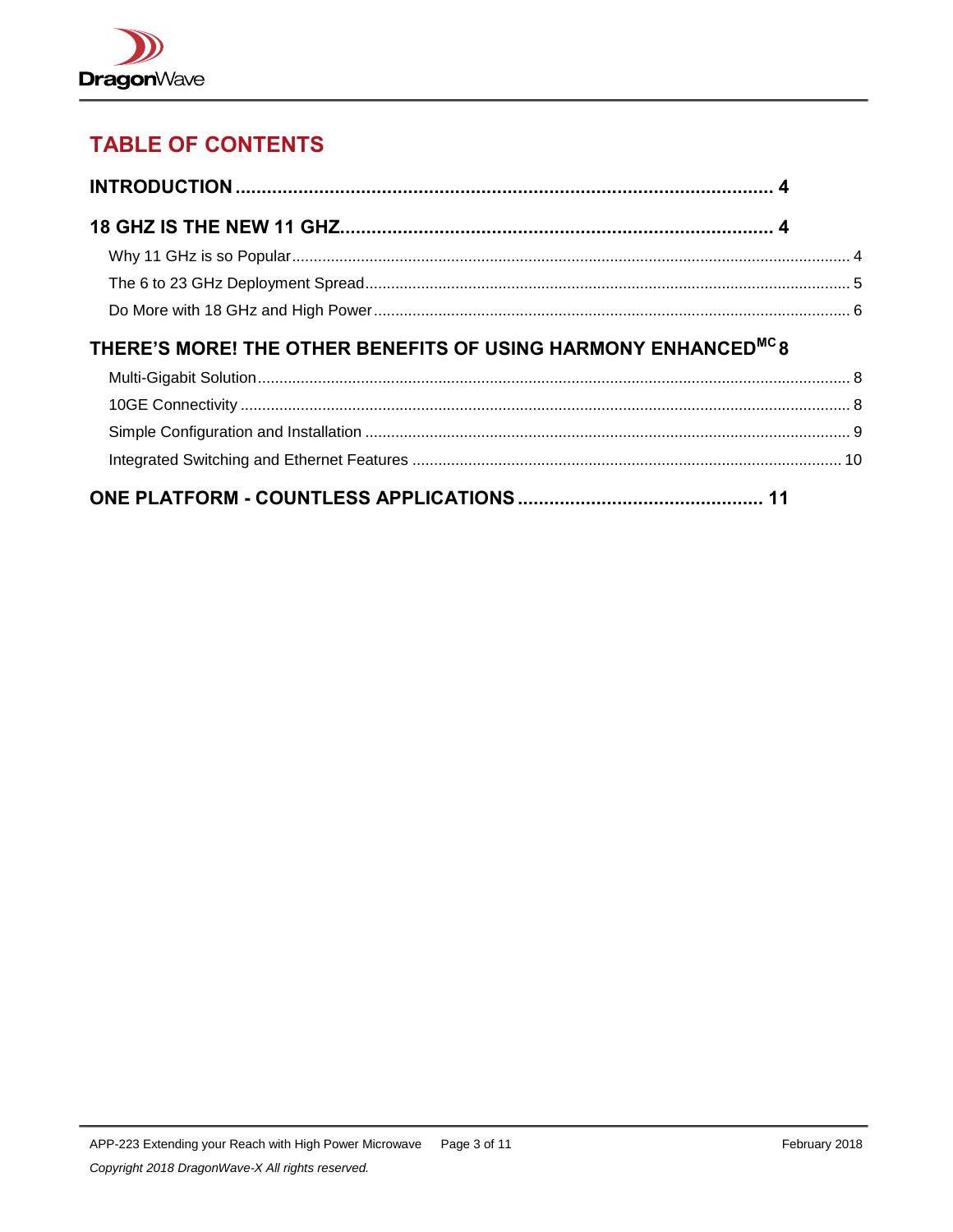

## <span id="page-3-0"></span>**Introduction**

Point-to-point microwave solutions continue to play a critical role in providing backhaul for mobile networks globally, and this trend is not expected to change with the continuing rollout of larger and more advanced networks. The need to quickly and easily deploy reliable, economical, high-capacity transport presents a strong business case for microwave. This is not only applicable for mobile backhaul networks, but for many other segments, including private and enterprise networks, public safety and critical communications, as well as rural broadband connectivity initiatives.

Microwave has been used for over half a century, and the technology has enjoyed significant advancements over many generations, most of which center around migrating to all-IP, delivering more capacity, and providing longer reach and better performance. Additionally, building more intelligence into the equipment itself through integrated switching, advanced Ethernet features, and SDN-readiness allows the equipment to take on more roles in today's complex networks and deliver more product value.

DragonWave-X's flagship high-capacity product, the dual-carrier Harmony Enhanced<sup>MC</sup>, has been ticking all of those boxes, providing industry-leading capacity and system gain, with a strong feature set of advanced RF and Ethernet capabilities.

With the new High Power Harmony Enhanced<sup>MC</sup>, DragonWave-X has taken reach to a new level using GaN technology to offer an all-outdoor radio that delivers 18 GHz at an unparalleled 34 dBm transmit power.

## <span id="page-3-1"></span>**18 GHz is the New 11 GHz**

#### <span id="page-3-2"></span>**Why 11 GHz is so Popular**

The 11 GHz band has long been a workhorse frequency in the United States, as well as in many other regions. From a microwave planning perspective, lower frequencies (i.e. 6, 7/8 GHz) tend to have greater multipath fading, while with higher frequencies (i.e.15 GHz and up), rain fading is the dominant factor impacting link availability.

11 GHz sits nicely in between, overcoming some of the multipath limitations of the lower frequencies, while not suffering from rain fading to the same extent as higher frequencies. This has made it attractive for medium to long links, and with 40 MHz channels, it offers a respectable 300+ Mbps per channel at higher modulations, along with the ability to deploy 2ft. (~60cm) antennas compared to the minimum 3ft. (~90 cm) with 6 GHz.

With the relatively recent approval of 80 MHz (ANSI) channels in 11 GHz (as well as in 18 GHz), the 11 GHz band has become even more attractive, offering the same performance benefits with double the throughput. According to the 2017 FCC licensing data, there were as many 11 GHz licenses as all of 6, 18 and 23 GHz combined.

While operators continue to benefit from 11 GHz with 80 MHz channels (and in many cases, 2 x 80 MHz channels using dual-carrier solutions), the channels are becoming noticeably more difficult to coordinate in more congested markets. This drives the use of features such as cross-polarization interference cancellation (XPIC), high-performance antennas (e.g. ETSI Class 4), and other spectral efficiency techniques that help squeeze more channels into congested areas.

When dealing with congestion, moving to higher, typically less congested frequency bands presents a good alternative. This typically comes with trade-offs in terms of link availability, path reach, etc., but with the introduction of better system gains at higher frequencies, the reach trade-offs can be mitigated.

APP-223 Extending your Reach with High Power Microwave Page 4 of 11 February 2018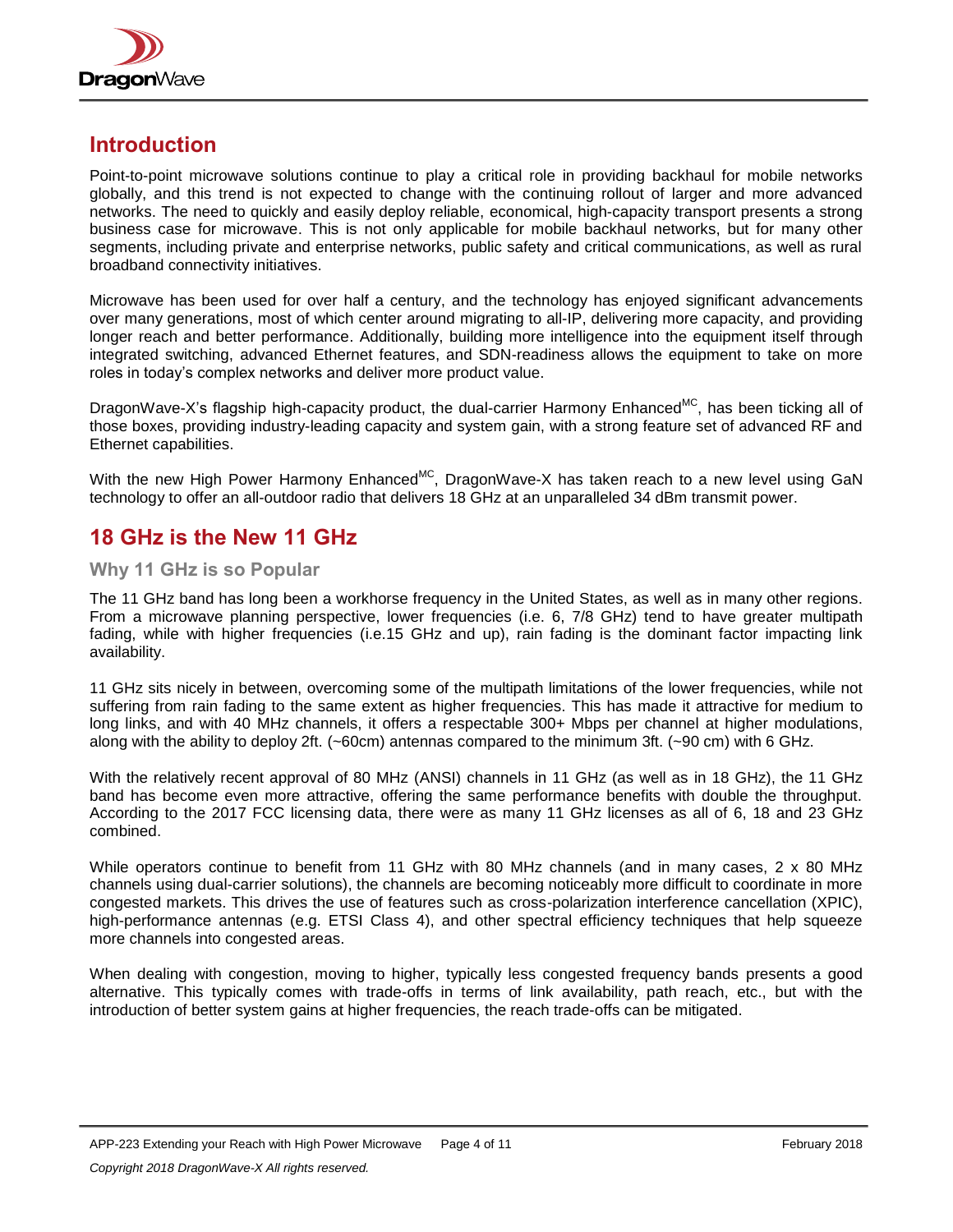

## <span id="page-4-0"></span>**The 6 to 23 GHz Deployment Spread**

The most commonly used licensed frequency bands in the United States are 6, 11, 18, and 23 GHz. A general best practice in microwave network design is to use higher frequencies for shorter paths, and lower frequencies for longer paths, which helps optimize for reduced antenna sizes and overall better spectral efficiency. This usually translates to using the following frequency and antenna combinations in order of increasing path length based on the target link performance criteria:

- 23 GHz with 1ft. antennas
- 23 or 18 GHz with 1ft. or 2ft. antennas
- 18 GHz with 2ft. or 3ft. antennas
- 11 GHz with 2ft. to 6ft. antennas
- 6 GHz with 3ft. to 6ft.+ antennas

Figure 1 shows a snapshot of 6, 11, 18, and 23 GHz links active around Fresno, California, for example, and helps illustrate the frequency versus path length relationship.



**Figure 1 – 6 to 23 GHz Deployment Sample**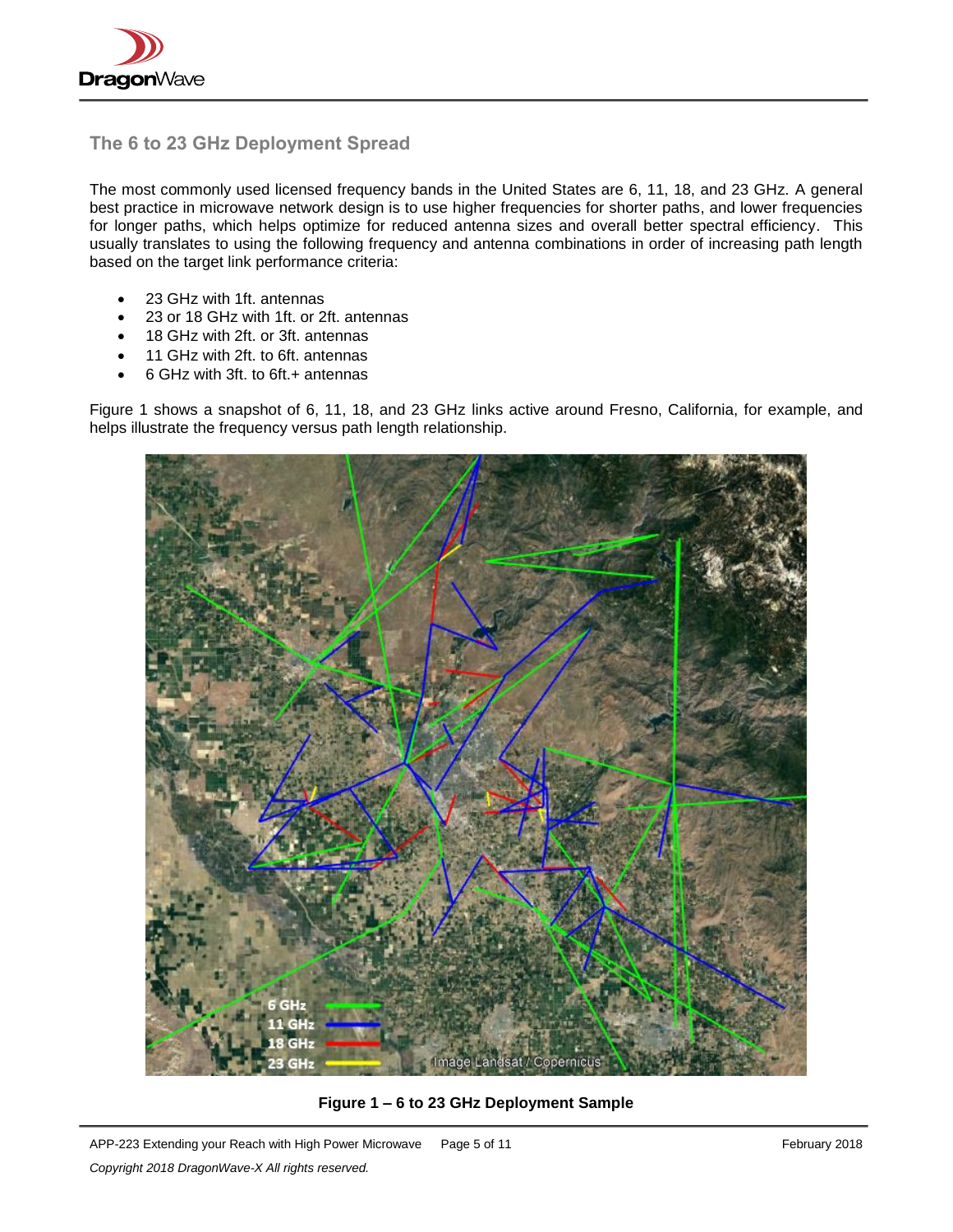

#### <span id="page-5-0"></span>**Do More with 18 GHz and High Power**

With DragonWave-X's introduction of gallium nitride (GaN) power amplifier technology in the Harmony Enhanced<sup>MC</sup> product, first in 11 GHz, and now in 18 GHz, radios are available that offer significant transmit power improvements over what has previously been available. In 18 GHz this impact is even more evident, with upwards of **15 times** more output power than competing radios on the market.

More system gain is always a good thing in microwave planning, but with the growing consumption of spectrum in lower frequencies for longer, high-capacity paths, more significant is the improved applicability of 18 GHz to a larger number of microwave links. The 6 to 23 GHz deployment spread suddenly sees a shift towards using higher frequencies for more links, helping to alleviate congestion in the lower bands for longer paths.

Figure 2 shows a comparison of sample link reach values between 18 GHz High Power and traditional 11 GHz link budgets, across several populated areas in the United States, in order of increasing statistical rain intensity rates.



*Reach Assumptions: ITU-R P.530-13 Calculation Method ITU-R P.837-3 Rain Data Availability Target = 99.995% @ 512QAM in 80 MHz channels, with 2' antennas 11 GHz Traditional Tx Power @ 512QAM = 24 dBm 18 GHz High Power Tx Power @ 512QAM = 33 dBm Field Margin = 2 dB Values are predicted based on standard calculation methods and not guaranteed*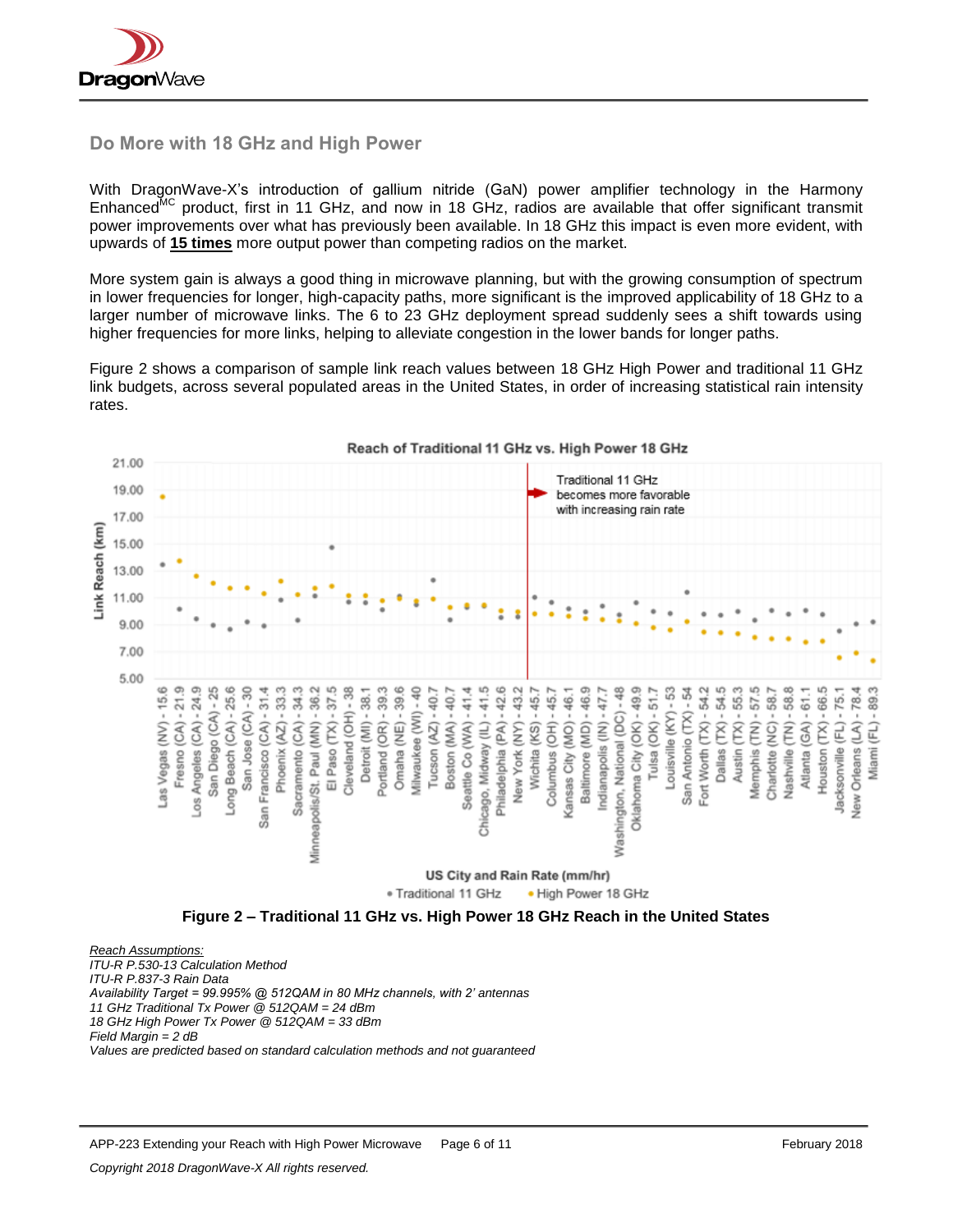

For cities in the middle 30-60 mm/hr range, the average achievable link distance for 18 GHz High Power is **within 5%** of the traditional 11 GHz link distances. In several of the California cities shown, for example, High Power 18 GHz even offers significantly better reach than traditional 11 GHz at the same modulation and antenna size due to the lower rain rates and higher antenna gain. In general, 18 GHz High Power can replace traditional 11 GHz systems in about half of the markets reviewed with similar (or in some cases, better) performance.

Combined with standard microwave features such as adaptive coding modulation (ACM) and automatic transmit power control (ATPC), High Power 18 GHz can offer reliable, high-capacity, medium range links using generally more obtainable spectrum than with traditional 11 GHz.

The use of High Power systems in both low and high frequencies offers a number of additional benefits:

- Reduce antenna sizes on existing link lengths, reducing site OPEX and tower construction costs
- Achieve higher order modulations and consequently more throughput per link
- Achieve higher overall link availabilities through improved link budgets and higher fade margins
- Streamline equipment sparing replacing 11 with 18 GHz (as well as replacing traditional 6 GHz with High Power 11 GHz) reduces the number of variants, and DragonWave-X supports the entire FCC 18 GHz channel plan on one sub-band
- Offer an additional degree of freedom when trying to coordinate paths, improving the likelihood of obtaining channels in congested markets
- Reduce repeater site requirements, where traditional link length limitations require multiple hops to get from Point A to Point B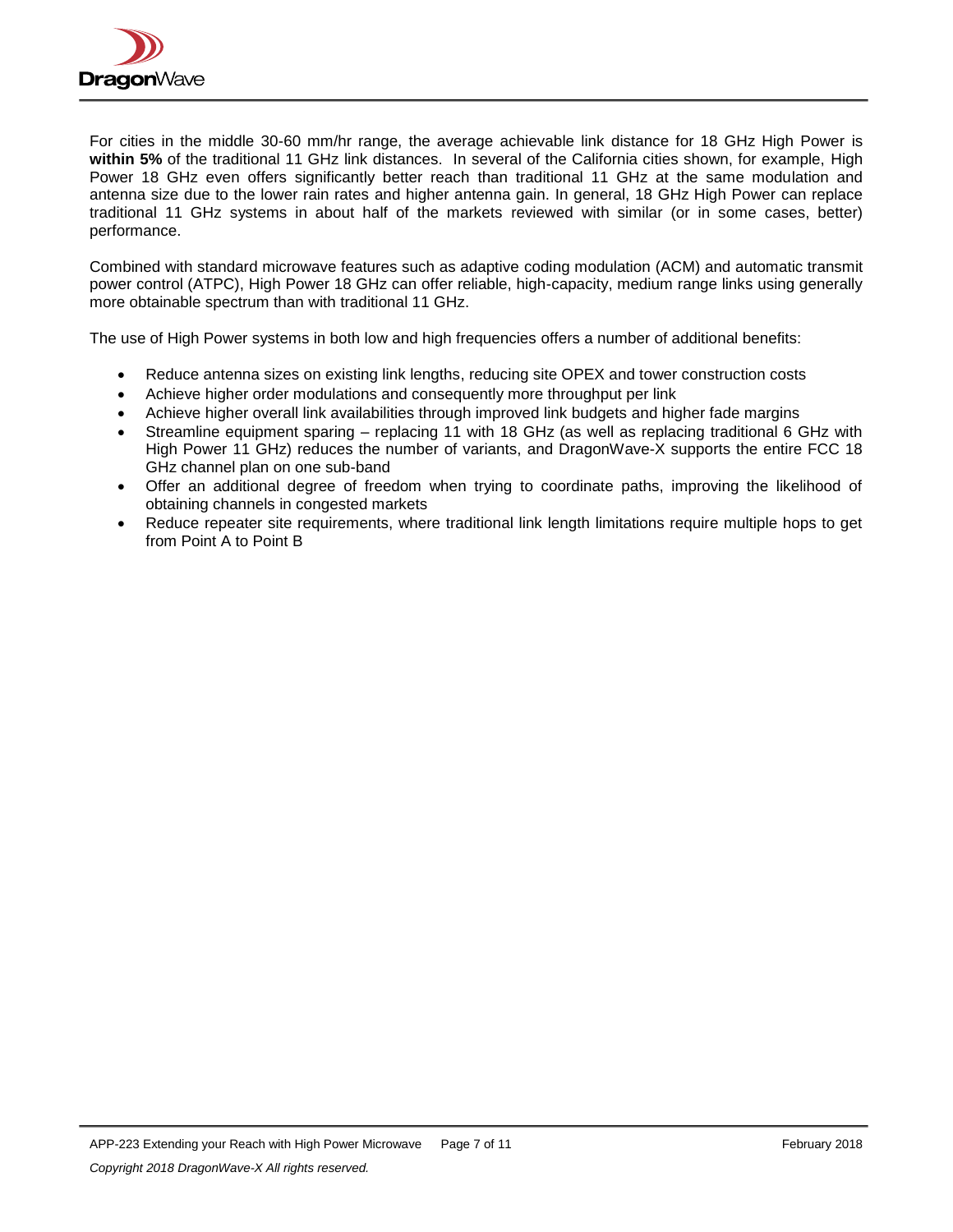

## <span id="page-7-0"></span>**There's More! The Other Benefits of Using Harmony EnhancedMC**

While the industry-leading transmit power of the Harmony Enhanced<sup>MC</sup> is impressive in itself, the system was designed with additional value-based features and considerations in mind. These all contribute to a highly scalable microwave solution with many applications across many path lengths, not just medium to long-haul.

### <span id="page-7-1"></span>**Multi-Gigabit Solution**

Harmony Enhanced<sup>MC</sup> is DragonWave-X's third-generation dual-carrier system, providing leading capacity and spectral efficiency.

Figure 3 highlights the capacity evolution towards achieving up to 8 Gbps on a single path, all while benefiting from the improved system gain provided at higher modulation levels. The main capacity improvements leverage increased modulations, wider channel implementation (80 and 112 MHz), as well as DragonWave-X's unique lossless bulk payload and header compression technology (Bandwidth Accelerator+) to deliver upwards of 8 Gbps across a single path.

| $MIMO*$                            | · Multiple-input multiple-output technology<br>Requires second set of radios & antennas                            | 8 Gbps           |
|------------------------------------|--------------------------------------------------------------------------------------------------------------------|------------------|
| $2+0$                              | • Dual radio solution, with L1 aggregation<br>• Mounted to a single dish via coupler/OMT                           | 4 Gbps           |
| Payload<br>Compression             | ■ Wire-speed bulk data compression (header + payload)<br>for typical 1.4x capacity gain                            | 2 Gbps           |
| Dual Channel                       | Second channel for 2x capacity gain (co-pole, cross-pole or XPIC)<br>· Software feature- no additional HW required | $1.5$ Gbps       |
| Wider<br>Channels                  | ■ 80 MHz channel bandwidth                                                                                         | 750 Mbps         |
| Higher Order<br><b>Modulations</b> | ■ 4096QAM* modulation<br>• 50 MHz Channel                                                                          | 500 Mbps         |
| Base Capacity                      | ■ 256QAM modulation<br>• 50 MHz Channel                                                                            | 350 Mbps         |
| *Hardware-ready                    |                                                                                                                    | Link<br>Capacity |

#### **Figure 4 – Harmony EnhancedMC Capacity Evolution**

#### <span id="page-7-2"></span>**10GE Connectivity**

The inclusion of a 10GE port - an industry first on an all-outdoor microwave radio - further enables the multigigabit capabilities of the Harmony Enhanced<sup>MC</sup>. While other systems require multiple cables to support >1 Gbps, a single data cable can be used with the Harmony Enhanced<sup>MC</sup> for data + in-band management, including configurations that use multiple outdoor units to double the capacity and provide a single data handoff point. This offers additional cost savings and simplifies cabling requirements.

APP-223 Extending your Reach with High Power Microwave Page 8 of 11 February 2018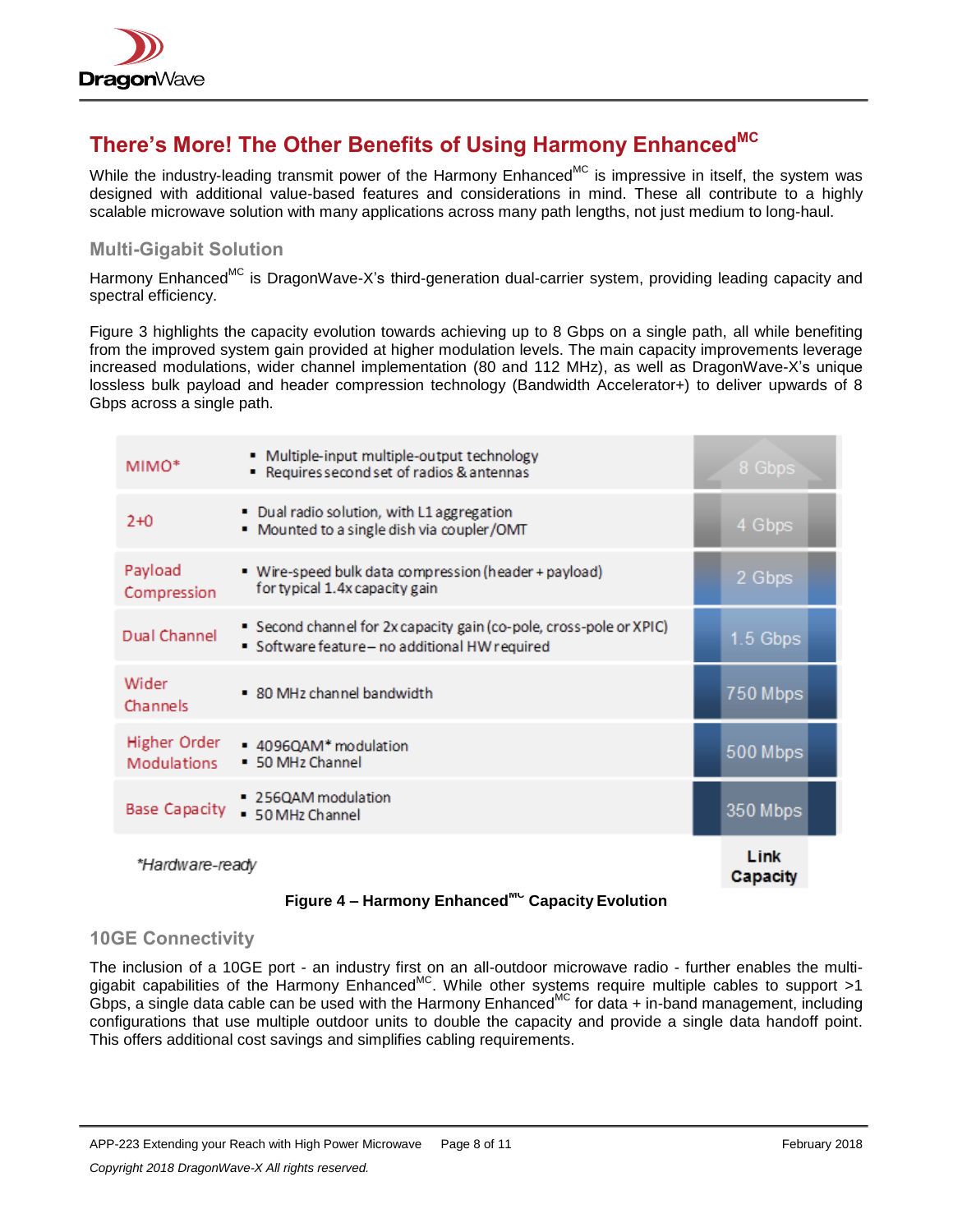

## <span id="page-8-0"></span>**Simple Configuration and Installation**

Throughout the years, DragonWave-X has recognized that, while not necessarily a main purchasing factor upfront, installation ease (or pain) is a significant part of the solution experience that translates to deployment costs. The Harmony Enhanced<sup>MC</sup> was designed with that in mind, and uses a unique weatherized cable enclosure that simplifies cabling. The design uses standard RJ45 and LC-LC duplex fiber connections – no special glands or cable assemblies are required to maintain the seal. This solution reduces install complexity, saving time and cost, while maintaining IP66-rated ingress protection.



**Figure 5 – IP66-Rated Cable Entry**

The Harmony Enhanced<sup>MC</sup> also maintains the same clip-mount circular interface that has been used since DragonWave-X's original product lines, allowing for an easy upgrade path from legacy gear, and a "no tools required" radio installation. The integrated OMT means no intermediate adapters or transitions are required between the radio and the antenna for the default cross-pol configuration, making it the simplest XPIC system on the market!



**Figure 6 – Clip-Mount Circular Antenna Interface**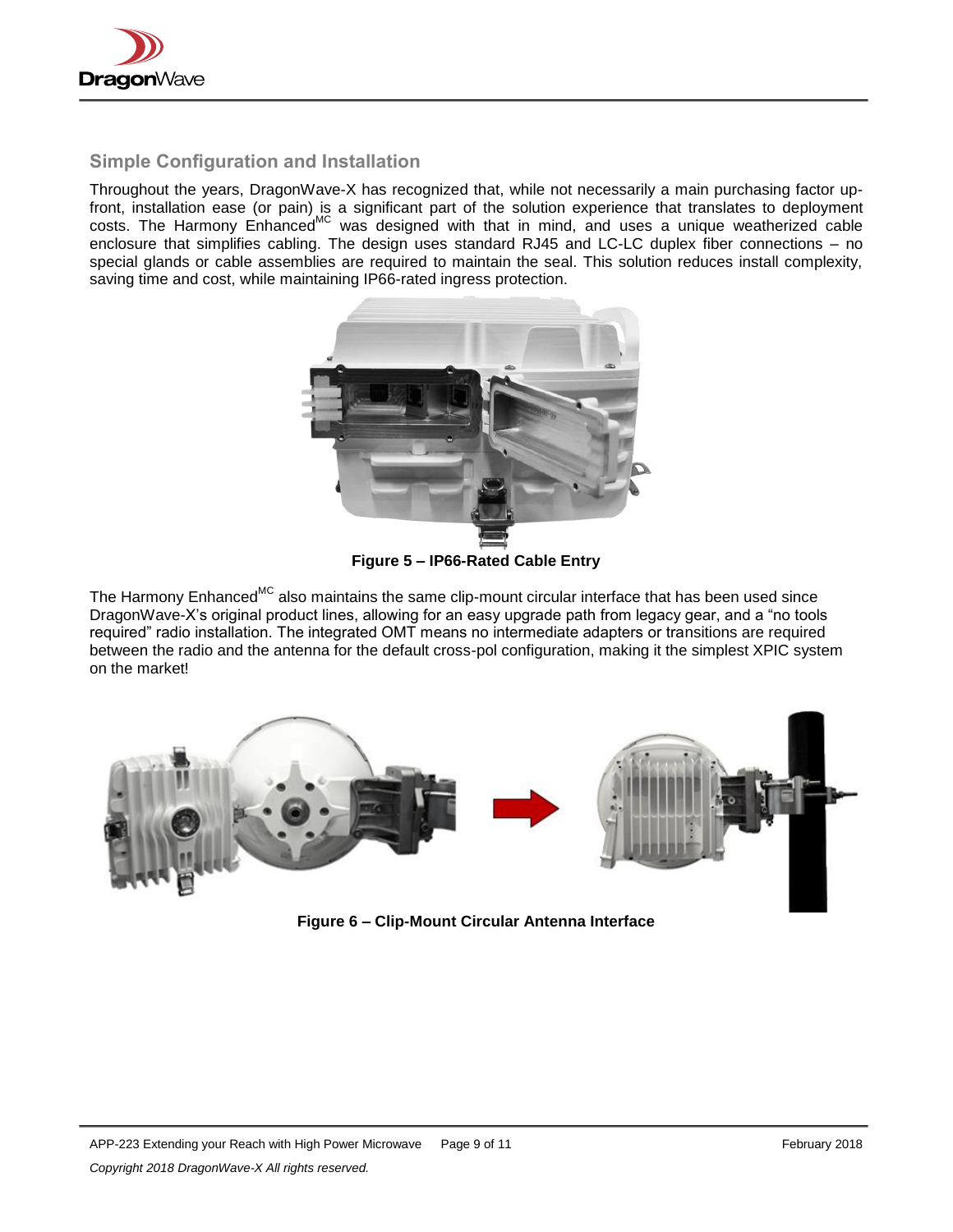

The built-in LinkView web-based management interface also simplifies the commissioning and initial setup of the link, allowing for quick configuration of **both** ends of the link from a single interface.

| Link View None Table Graphic Both                                                                                                                                                                                                                                    |                                                    |                                                        |                    |                       |                    |                                      |                                  |                  | Managed Node Local Peer |                    |
|----------------------------------------------------------------------------------------------------------------------------------------------------------------------------------------------------------------------------------------------------------------------|----------------------------------------------------|--------------------------------------------------------|--------------------|-----------------------|--------------------|--------------------------------------|----------------------------------|------------------|-------------------------|--------------------|
| 172.16.33.122<br>172.16.33.121<br><b>ACM</b><br><b>ACM</b><br>$\frac{4}{01100010}$<br>01100010<br><b>ABADA ABA</b><br>aranarana dan dan dan<br>dar dardar dardar dan dan d<br>01100010<br>nnns<br><b>x dzdzdzdzdzdzdz</b><br><b>x és ésésésésésésésé</b><br>01100010 |                                                    |                                                        |                    |                       |                    |                                      |                                  |                  |                         |                    |
| <b>Name</b><br><b>IP Address</b>                                                                                                                                                                                                                                     | Alarms (C-M-m)                                     | <b>ACM</b>                                             | <b>System Type</b> | <b>Packet SW Mode</b> | <b>TX Pwr</b>      | <b>Tx Profile</b>                    | <b>Radio Ports</b><br><b>RSL</b> | <b>SNR</b>       | <b>ATPC</b>             | <b>Link Status</b> |
| 172.16.33.121<br>Local                                                                                                                                                                                                                                               | $3 - 0 - 0$                                        | enabled                                                | 1+0 2CR            | port-isolation        | 29.0dBm<br>29.0dBm | en80_626_2048qam<br>en80_626_2048qam | $-39.1$ d $Bm$<br>$-39.2$ d $Bm$ | 39.0dB<br>39.8dB | disabled<br>disabled    | up<br>up           |
| Peer<br>172.16.33.122                                                                                                                                                                                                                                                | $3 - 0 - 0$                                        | enabled                                                | $1+0$ 2CR          | port-isolation        | 29.0dBm<br>29.0dBm | en80_626_2048qam<br>en80_626_2048qam | $-38.5$ d $Bm$<br>$-38.2$ d $Bm$ | 41.1dB<br>41.1dB | disabled<br>disabled    | <b>up</b><br>up    |
| <b>System Platform</b><br><b>System Type</b>                                                                                                                                                                                                                         | <b>EMC</b><br>$1+02CR$                             |                                                        |                    |                       |                    |                                      |                                  |                  |                         |                    |
|                                                                                                                                                                                                                                                                      |                                                    |                                                        |                    |                       |                    |                                      |                                  |                  |                         |                    |
| <b>Packet Switch Mode</b><br><b>System Location</b>                                                                                                                                                                                                                  | Port-Isolation<br>Canada                           |                                                        |                    |                       |                    |                                      |                                  |                  |                         |                    |
| <b>IPv4 Address</b>                                                                                                                                                                                                                                                  | 172.16.33.121                                      |                                                        |                    |                       |                    |                                      |                                  |                  |                         |                    |
| <b>IPv4 Subnet Mask</b>                                                                                                                                                                                                                                              | 255.255.252.0                                      |                                                        |                    |                       |                    |                                      |                                  |                  |                         |                    |
| <b>IPv4 Default Gateway</b>                                                                                                                                                                                                                                          | 172.16.35.254                                      |                                                        |                    |                       |                    |                                      |                                  |                  |                         |                    |
| <b>IPv6 Address</b>                                                                                                                                                                                                                                                  | 10                                                 |                                                        |                    |                       |                    |                                      |                                  |                  |                         |                    |
| <b>IPv6 Link Local Address</b>                                                                                                                                                                                                                                       | fe80::207:58ff:fe10:6ce0                           |                                                        |                    |                       |                    |                                      |                                  |                  |                         |                    |
| IPv6 Default Gateway                                                                                                                                                                                                                                                 |                                                    |                                                        |                    |                       |                    |                                      |                                  |                  |                         |                    |
| <b>Management Interface</b>                                                                                                                                                                                                                                          | Gi0/4(out-of-band)                                 |                                                        |                    |                       |                    |                                      |                                  |                  |                         |                    |
| <b>Standard Mode</b>                                                                                                                                                                                                                                                 | ansi 80                                            |                                                        |                    |                       |                    |                                      |                                  |                  |                         |                    |
| <b>Channel Bandwidth (MHz)</b>                                                                                                                                                                                                                                       | 80.00                                              |                                                        |                    |                       |                    |                                      |                                  |                  |                         |                    |
| <b>Static TX Profile</b>                                                                                                                                                                                                                                             | en80_91_qpsk                                       |                                                        |                    |                       |                    |                                      |                                  |                  |                         |                    |
| Radio Frequency (KHz)                                                                                                                                                                                                                                                | ch <sub>1</sub><br>ch <sub>2</sub>                 | Tx: 10955000 Rx: 11470000<br>Tx: 11160000 Rx: 11665000 |                    |                       |                    |                                      |                                  |                  |                         |                    |
| <b>Transmit Power (dBm)</b>                                                                                                                                                                                                                                          | ch <sub>1</sub><br>29.0<br>29.0<br>ch <sub>2</sub> |                                                        |                    |                       |                    |                                      |                                  |                  |                         |                    |
| Refresh                                                                                                                                                                                                                                                              |                                                    |                                                        |                    |                       |                    |                                      |                                  |                  |                         |                    |

#### **Figure 7 – LinkView Element Management View on Harmony EnhancedMC**

The always-on BNC connection on the radio also provides a direct reading of the radio receive signal level in mV for ease of alignment. No translating or lookup tables required!

#### <span id="page-9-0"></span>**Integrated Switching and Ethernet Features**

An integrated 4-port Ethernet switch adds brains to the brawn, bringing switching functionality into the radio equipment as an additional CAPEX and OPEX reduction option. This helps to eliminate the need for switches at link aggregation points, applicable to chain, ring, and hub and spoke topologies. Advanced synchronization (1588TC, SyncE) and MEF capabilities, as well SDN-readiness also help make the Harmony Enhanced<sup>MC</sup> a future-proof solution.